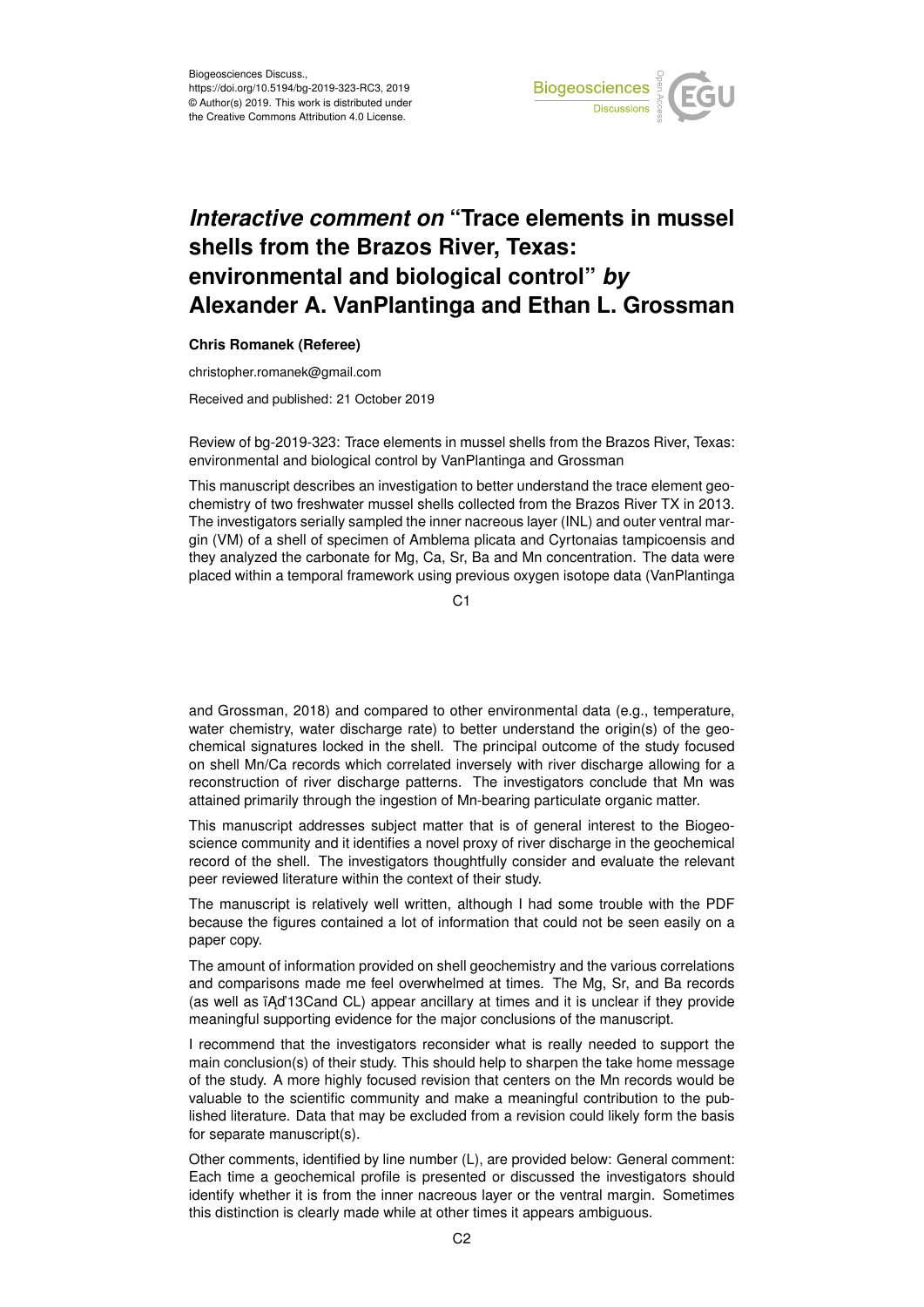L17: The first sentence that defines the word "sclerochronology" is inaccurate. Sclerochronology is more specific than "... the study of the physical and chemical properties of invertebrate hard parts. . .", it involves the temporal context in which these properties are considered.

L59: Methods: The physicochemical water sampling procedures need to be explained in greater detail, or cited properly. This extends to L99-101 where the statement is made that ". . . water samples were not filtered and acidified for analysis after months in storage." The implications of this unusual sampling strategy should be explained in greater detail. How severely is the Mn data compromised? How are other elements affected in addition to Mn?

L74: Hydrogen isotope compositions are not discussed in the text so a description of sample/analysis procedures in not warranted. Also, anytime delta notation is used, e.g., ïAd'18O, the word "value" should follow it.

L90 and L94: It appears the sampling resolution for stable isotopes (60  $\overline{A}$ q) and ICP-MS analysis (20-160 ïAgg) differed. The implications of this should be addressed somewhere in the text.

L102: Were the CL images taken before or after the sampling of the shell for isotopic and elemental analysis? The observation of "shadows" should be explained a little better. This could be done in a better description of the CL imaging in general. What is the ultimate purpose of CL imaging? It appears the investigators wished to correlate brightness to measured Mn concentration in the shell. Was the sampling resolution for ICP-MS comparable to the width of bright and dark bands in the CL images?

L121: Oxygen isotopes. The first paragraph can be reduced if the manuscript needs to be shortened.

L146-148: Variance in a data set is independent of the scale over which the data are considered, e.g., the Mg data set (12 ppb – 20 ppm) is more variable than the Ca data

C3

set (19-83 ppm) regardless of whether the data are considered on a linear or log scale. Also, reference to Fig. 4 (L148) is for Me/Ca ratios and not absolute concentrations.

L155: The word "shell" should proceed the word "growth".

L162: DMg values reported in Table 3 range from 1-138 (10-3) or 0.001-0.0138, not "0.001-0.138" as stated in the text.

L163: "Mg/Ca does not show any [temporal] systematic trend in our water data..."

L190: Sentence starting with "Ba/Ca values. . ." is redundant given L186 . L211: Variability in shell Mn/Ca in not reported in Table 1.

L212: I think the reference should be to "Figure 3B" here and not "Figure 4B".

L237: The final statement in the paragraph is introductory and should come earlier in the manuscript.

L238: The section entitled Cathodoluminescence is too brief. It should be expanded and integrated better in the text.

L260: Is this the only place where the carbon isotope data are discussed except for L184-185? The carbon isotope data should be integrated more fully in the text, e.g., why are there correlations between shell growth and Sr/Ca vs iAd'13C values?

L283: Goodwin et al. (2018) is not in the reference list.

A general thought about trace elements in shell carbonate that was not discussed: Bender and Morse (1990) consider distribution coefficients to be phenomenological by nature; they depend a lot on the aqueous chemistry of the fluids in which carbonate grows and the nature of the solid phase. They use observations like those reported in Mucci and Morse (1983) who show that more Sr can substitute into calcite when more Mg resides in the crystal lattice as evidence of this. Could the possibility exist that biogenic shell aragonite shares a similar fate?